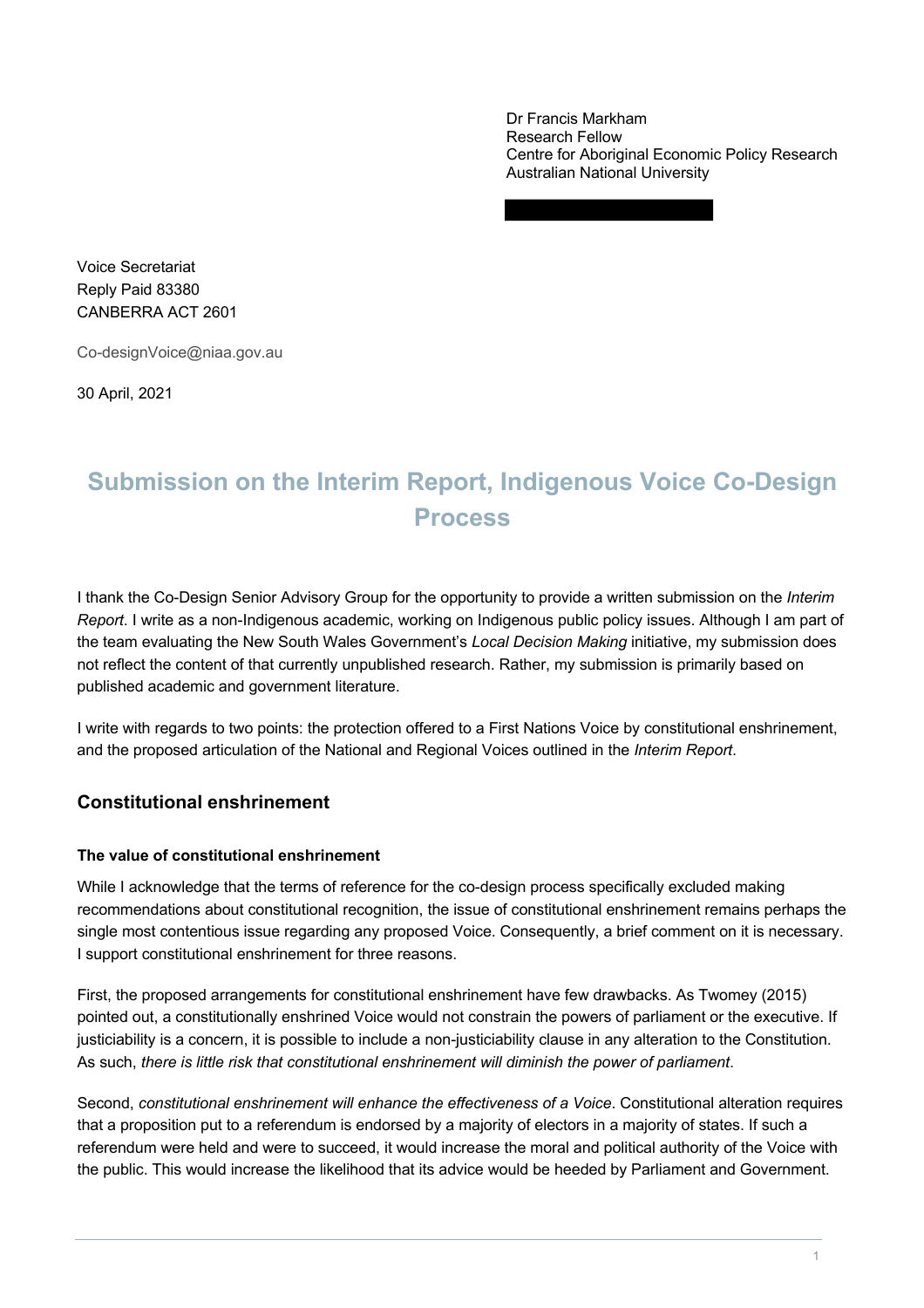Without a mandate from the Australian people, the risk that the advice of any Indigenous Voice would be sidelined and ignored is substantial.

 National Constitutional Convention in May 2017. This unprecedented deliberative process involved thousands of mostly First Nations delegates across Australia (Referendum Council, 2017). Legislating the Voice, rather than Statement from the Heart. The strong desire of First Nations people for a constitutionally-enshrined Voice is 2019, 2020). Given the high level of both deliberative and popular support among First Nations people, to Nations people, but made without listening to First Nations people about the terms of their representation. To be blunt, the introduction of a non-constitutionally enshrined Voice would be a somewhat insulting moment of Third, constitutional enshrinement of a Voice was a key demand from the Regional Dialogues that led to the constitutionally enshrining it, would run counter to the voices of Indigenous people expressed through the Uluru confirmed by polling published in two Australian Reconciliation Barometer reports (Reconciliation Australia, instate a Voice without constitutional enshrinement would be a contradiction: an agreement to listen to First recognition.

## **Popular support for a constitutionally-enshrined First Nations Voice**

 There is a widely articulated fear that a First Nations Voice to Parliament should not be put to a referendum, such would be the set back to Indigenous interests should such a referendum fail. A professed disbelief in the prospects of such a referendum succeeding is indeed one of the reasons that the current Government has refused to hold such a referendum (Turnbull et al., 2017).

 However, public support for a constitutionally-enshrined Voice is already very strong among the Australian public. In my analysis with William Sanders of public opinion research between 2017 and 2020, we found that levels of support for a Voice since 2017 among the Australian public have been considerable (Markham & Sanders, 2020) in their analysis. I have updated that analysis below to include two more recent surveys, the latest Reconciliation Barometer (Reconciliation Australia, 2020) and the 2021 Australian Constitutional Values Survey (Deem et al., 2021). As Figure 1 below shows, in most polls, 70–80% of voters with a committed position on the matter support a constitutionally-enshrined First Nations Voice to Parliament.

 **Figure 1**: Levels of support for a constitutionally-enshrined First Nations Voice to Parliament among voters with a committed position, 2017–2021.



Sources: Markham and Sanders (2020); Reconciliation Australia (2020); and Deem et al. (2021).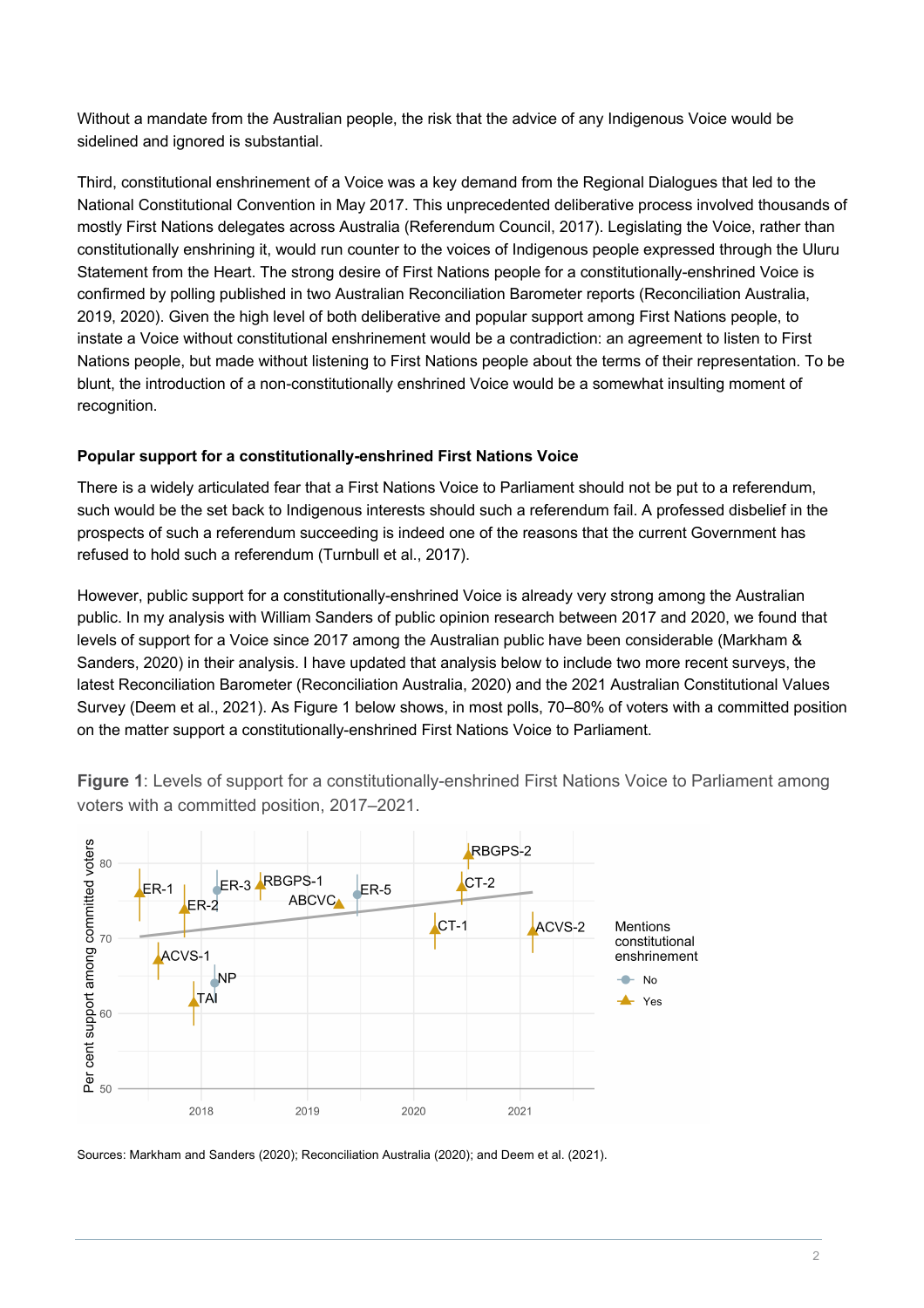The same study found that while support for a First Nations Voice is patterned along partisan lines, the public statements (or 'signaling') of party leaders matters. If the Coalition leadership returns to the idea of a constitutionally-enshrined Indigenous Voice with support, they are likely to sway another considerable group of Even without active Coalition support, if a future Labor government puts constitutional enshrinement of a First Nations Voice to a referendum, it is likely to be successful. voters towards supporting a Voice. In doing so, it would make the success of a referendum all but assured.

## **Ensuring representation of regional communities**

## **In the hands of the regions?**

 Since the advent of the self-determination era in the early 1970s, a tension between competing principles of representation has animated the design of national bodies to advise the Commonwealth Government on, and sometimes administer, Indigenous affairs. As the Indigenous Voice *Interim Report* makes clear, there is a great deal to be learnt from previous nationally representative bodies, in particular the NACC (1972–1977), the NAC (1977–1985) and ATSIC (1990–2005). Key among these is a tension between what I describe as localism and decisionism. The principle of localism is based on the notion that the legitimacy of the institutions of Indigenous on a model of First Nations decision making which sees 'the slow emergence of consensus developed over a period of time during which discussions [take place] at every level from family though larger groups to the opinion upwards is the priority. As a principle of institutional design, this requires facilitation of a slow, iterative place in local communities. The principle of decisionism, on the other hand, stresses the need for Indigenous representatives to have the authority to enter negotiations and make decisions on behalf of the people they represent. Such decisions need be binding if they are to have authority, and unequivocal if they are to be effective in lobbying or advocacy efforts. The number of parties to such a decision need to be workably small to facilitate rapid agreement amongst representatives. Alternatively, a method is required for an authoritative approach to the solution to disagreement is the agreed vesting of power in an individual or small group with the representation relies on responsiveness to local needs, preferences, and priorities. In this view, decisions by Indigenous people about their future are best made at the community level. The principle of localism is premised community as a whole…' (Coombs, 1972, quoted in Rowse, 2000, p. 110). In this view, aggregation of local process of information provision, consultation and discussion, feedback and so on. Crucially, this must take decision to be made in the absence of consensus (e.g. majority vote, executive decision by a chairperson, etc.). In contrast to the liberal localist approach where the solution to disagreement is conversation, in the decisionist authority to decide.

 All three previous national, representative First Nations' bodies were viewed as too decisionist by those who reviewed their operation. The Hiatt Review of the NACC suggested that 'the great majority' of the bodies legitimacy of the NACC rested on its ability to 'develop and maintain close contact with local community organisations' (p. 48), an ability that its reviewers found was severely constrained. Coombs, in his review of the NAC some eight years later echoed this conclusion. According to Coombs, the most frequent criticism put during consultations was that the NAC was 'out of touch with Aboriginal communities and their organisations' (Coombs, 1984, p. 11). Similarly, ATSIC, in its final review before abolition, was criticised for its 'top down' model, where 'few, if any, of its policy positions are initiated from community or regional levels' (Hannaford et al., 2003, p. 32). constituents knew 'practically nothing of the formal activities of the NACC' (Hiatt et al., 1976, p. 45). The

 Put simply, reviews of all previous national bodies have found that they leaned too heavily toward centralised decision making rather than localism in their decisions. The long-running question about the form of institutional arrangements that best facilitates an articulation of local First Nations political authority at the national level remains open. The National Voice proposal provides a starting point to address this question.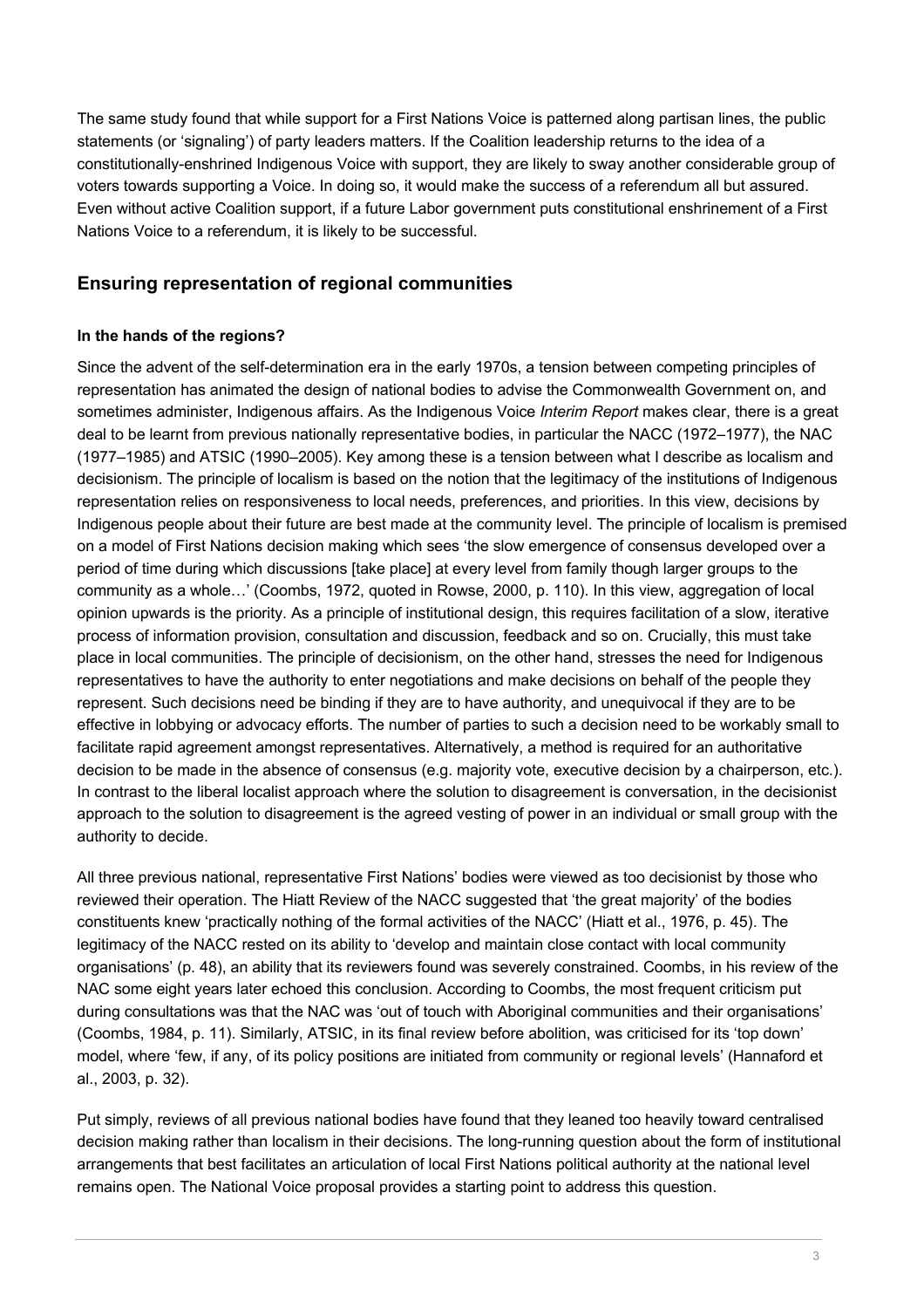The proposed National Indigenous Voice suggests a design once again focused on decisionism. Among the agreed design principles was the determination to limit the size of the group to facilitate action: 'Membership of flexibility of the body' (Langton et al., 2020, p. 30). Furthermore, it was proposed that the accountability of the National Voice to the regions need not be strong: 'linked in some way with the representative structures for Local and Regional Voices that would be established' (Langton et al., 2020, p. 30). the National Voice should be restricted to no more than 20 members to ensure the maximum workability and

The Interim Report provides for two possible options for the membership of the National Voice:

| Core model one: | Structurally linked through membership, with members drawn from the Local and |
|-----------------|-------------------------------------------------------------------------------|
|                 | Regional Voices level to the National Voice.                                  |

Core model two: *Core model two*: Directly elected to represent the state, territory or Torres Strait Islands on the National Voice.

 It is my view that core model one, which emphasises the accountability of National Voice members to local and regional bodies is more likely to ensure that local communities' concerns are heard at the national level. A direct election model is likely to produce a set of parallel institutions (Local and Regional Voices, and a structurally separate National Voice) that would likely fall into conflict and competition for resources and attention. Members voices of the regional bodies. In contrast, members of a National Voice that are drawn from local and regional bodies would have an incentive to attend to the concerns of those bodies. of the National Voice would face incentives to serve their jurisdictional electoral constituency rather than the

 taking place. In my view, it is also at the Local and Regional Level that community accountability will be strongest, especially if members of the Regional Voice are required to reside in their regions. It is at the Local and Regional Voice level that the framers of the *Interim Report* see community engagement

 For this reason, it is important that the 'structural link' between the National Voice and the Local and Regional Voices be as strong as possible. As a starting point, the members of the national voice for a state or territory could be selected by an assembly of the chairpersons of Local and Regional Voices in that jurisdiction. To Local and Regional Voices should their performance prove inadequate. We expect that a National Voice that is only weakly accountable to Local and Regional Voices will struggle to earn and maintain its legitimacy among First Nations peoples. further strengthen this link, we suggest that the nominated members of the National Voice be subject to recall by

 The proposed structure could be made more workable by increasing the number of members of the National Voice to equal the number of Local and Regional Voices, with each regional body delegating one of their co- chairs to become a member of the National Voice. The gender balance of the National Voice could be assured under this arrangement by alternating the gender of the regional delegates across terms. This suggestion is based on the observation of the Hannaford Review of ATSIC that the multiple layers of delegation between regions, zones and the ATSIC board were causing problems for local representation (Hannaford et al., 2003).

## **Distribution of members of the National Voice between jurisdictions**

 particularly in NSW and Qld where 60% of First Nations people live today. It is currently proposed that each jurisdiction (by which we refer to Australian states, territories and the Torres Strait) provide two delegates to the National Voice (with a variation suggesting one member each for the ACT and Torres Strait). By providing each jurisdiction with equal or close to equal numbers of representatives, many regions are likely to feel unrepresented or under-represented. Even under the proposed 'core model one', regions may find it difficult to be heard in the National Voice, unrepresented or under-represented.<br>  $\frac{4}{4}$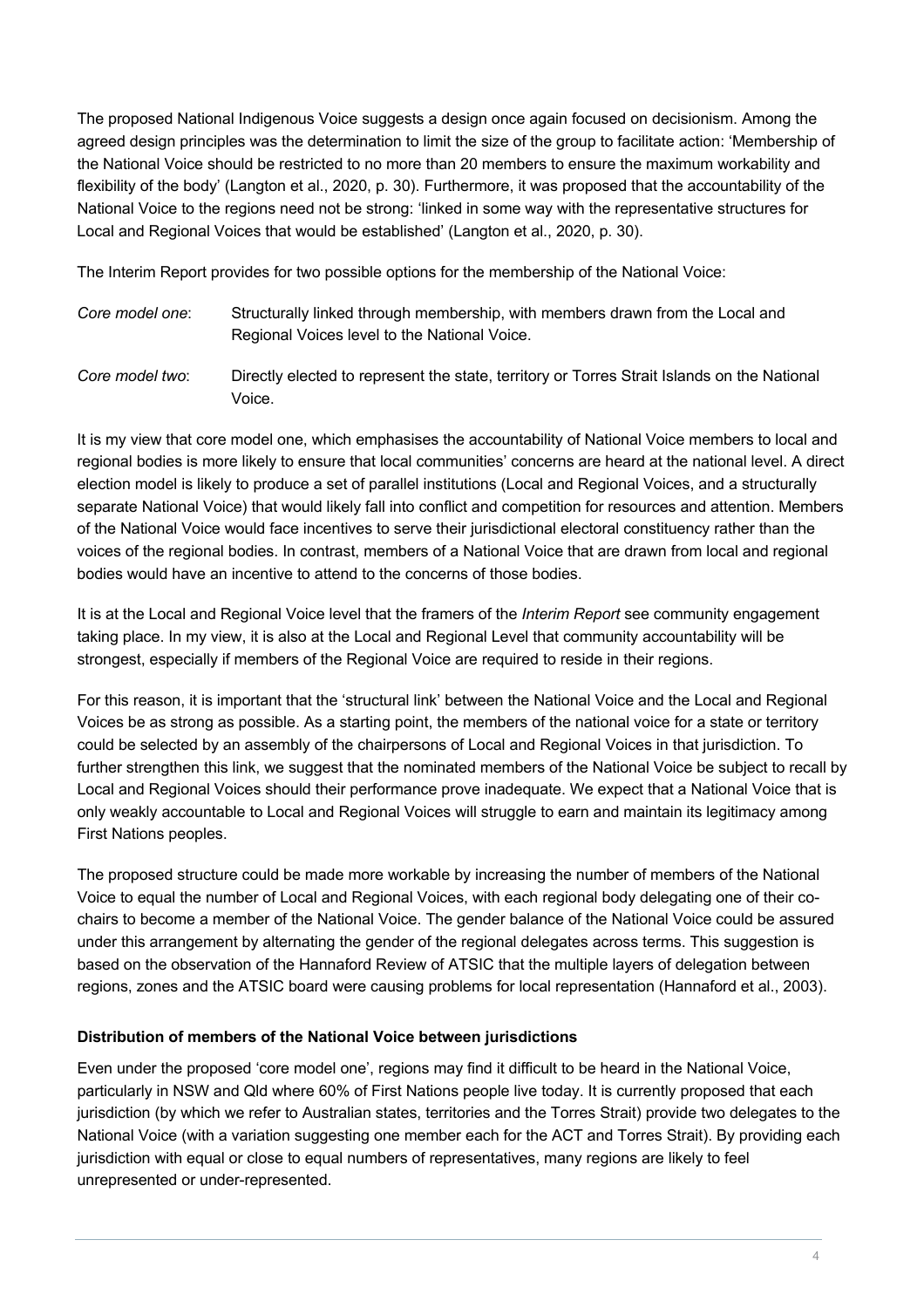For instance, under ATSIC between 1993 and 2005, 17 ATSIC Commissioners were elected by councillors in 35 regions. However, ATSIC zones and their attendant commissioners were not evenly split between jurisdiction representation, and reducing zone size. This system worked reasonably well to ensure that each commissioner represented a similar number of people, except in NSW where Indigenous people were significantly under-represented (see Table 1). The proposed system would exaggerate that historical under-The under-representation of regions is substantially worse than in previous models of national representation. jurisdictions, and represented a compromise between competing principles of reducing malapportionment, representation, with NSW and Qld. becoming further under-represented and Vic., SA, Tas. and the ACT joining the ranks of the over-represented.

 This malapportionment can be justified on the basis that states and territories are responsible for the bulk of the of Vic, SA, Tas, ACT and the Torres Strait. public policies affecting First Nations people, and each state and territory has distinct laws and histories, thus necessitating separate representation. Such a justification underlies the make-up of the Australian Senate, with the original six states each represented by 12 senators, regardless of population size. Such a body might function quite well, albeit overrepresenting the views and interests of the relatively small Indigenous populations

 However, co-design group was clearly troubled by the inequalities in the number of representatives in each jurisdiction, insofar as it has considered the option of providing the two least populous jurisdictions of the Torres Strait and ACT with only one member. This principle could be extended, devising a fairer system that retained a total of 18 members, shown in the third column of Table 1.<sup>1</sup> This would see five members drawn from NSW, four from Qld, two each from WA and the NT, and one from the remaining five jurisdictions. Such a system would ensure that each jurisdiction retained at least one member in the National Voice, while reducing some of the imbalances in representation introduced in the model proposed in the *Interim Report*.

|                              | <b>ATSIC Commissioners</b><br>(1993-2005) |                                    | Proposed distribution of National<br>Voice members |                                    | More equal distribution of<br>National Voice members |                                    |
|------------------------------|-------------------------------------------|------------------------------------|----------------------------------------------------|------------------------------------|------------------------------------------------------|------------------------------------|
| Jurisdiction                 | n.                                        | Per cent population<br>represented | n                                                  | Per cent population<br>represented | n.                                                   | Per cent population<br>represented |
| <b>NSW</b>                   |                                           | $10.1\%$ <sup>*</sup>              | າ                                                  | 16.6%                              | 5                                                    | $6.7\%$                            |
| Vic.                         |                                           | 6.1%                               |                                                    | $3.6\%$                            |                                                      | 7.2%                               |
| <b>Qld ex. Torres Strait</b> | 4                                         | 6.5%                               |                                                    | 13.4%                              | 4                                                    | $6.7\%$                            |
| SA.                          |                                           | 5.6%                               |                                                    | 2.6%                               |                                                      | 5.3%                               |
| <b>WA</b>                    | 4                                         | 3.6%                               |                                                    | 6.3%                               |                                                      | 6.3%                               |
| Tas                          |                                           | 3.8%                               |                                                    | $1.8\%$                            |                                                      | 3.6%                               |
| NT                           |                                           | 6.2%                               | າ                                                  | 4.7%                               | 2                                                    | 4.7%                               |
| <b>ACT</b>                   |                                           |                                    | 2 (or 1)                                           | $0.5\%$ (or $0.9\%)$               |                                                      | 0.9%                               |
| <b>Torres Strait</b>         |                                           | 1.5%                               | 2 (or 1)                                           | $0.5\%$ (or $0.9\%)$               |                                                      | 0.9%                               |
| Total                        | 17                                        | 5.9%                               | 18 (or 16)                                         | $5.6\%$ (or $6.3\%$ )              | 18                                                   | 5.6%                               |

 **Table 1**: A comparison of the jurisdictional distribution of ATSIC Commissioners and proposed National Voice members

 Note: The 'per cent population represented' figure refers to the average percentage of the Indigenous population of Australia that a commissioner or member from each jurisdiction represent. \* The ACT is included in the NSW calculations for ATSIC as it formed part of the Queanbeyan Regional Council from 1993. ATSIC population totals are calculated from the ABS's 2001 Estimated Residential Population figures, while the National Voice population totals use 2016 Estimated Residential Population figures.

 1 This apportionment is made on the basis of 'Dean's method', which was recently adopted to apportion Senate seats to the ACT and NT in  the *Electoral Amendment (Territory Representation) Act 2020*.